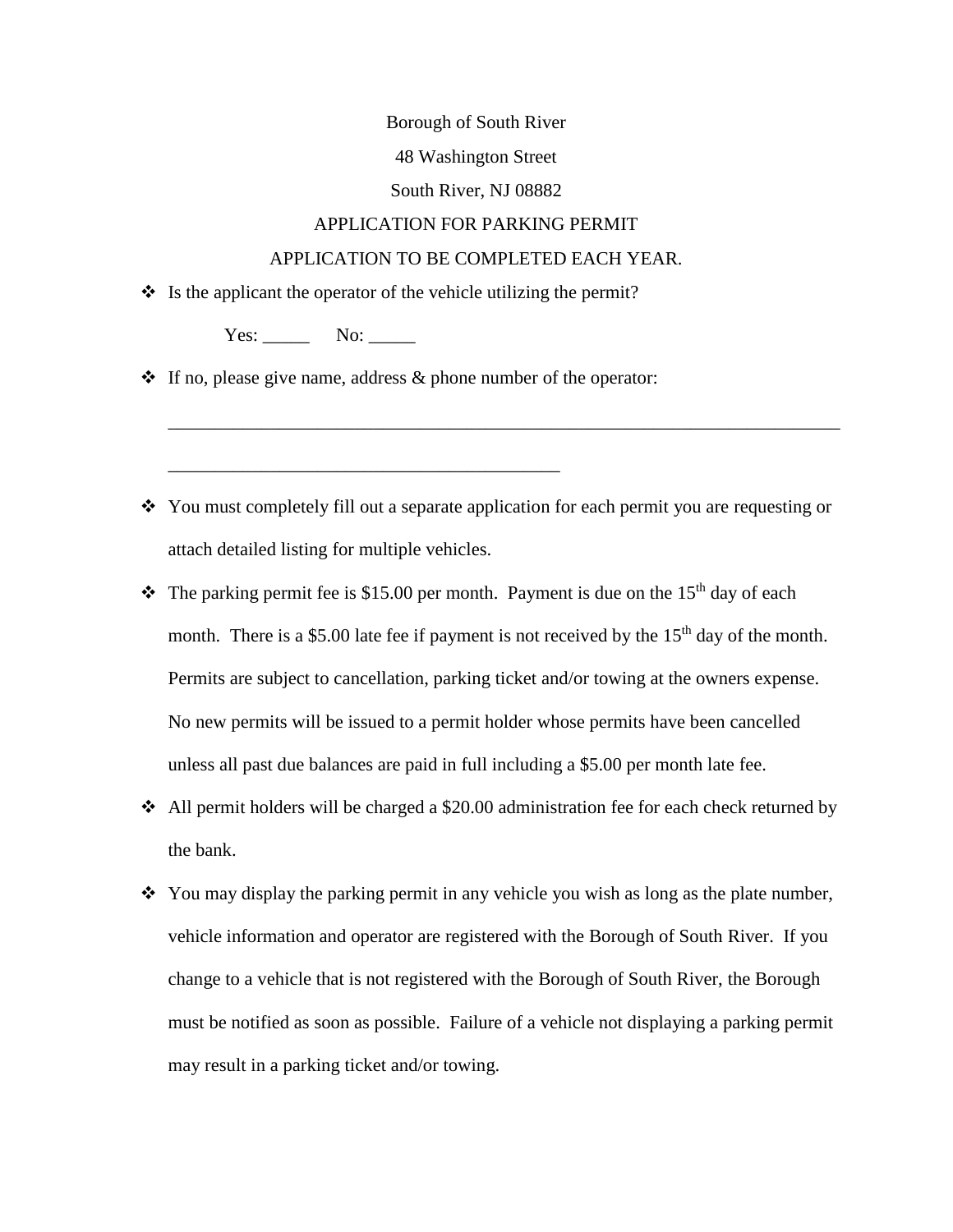- The parking permit number must be readily visible to the Parking Enforcement Officer through the vehicles windshield or the vehicle may be subject to a parking ticket and/or towing.
- $\cdot \cdot$  If the Borough of South determines that the parking permit policy is being abused or manipulated by a permit holder to allow more vehicles that are authorized, any vehicles that are unauthorized or any unauthorized operator(s) to park at any time in the parking lot, ALL permits for that holder could be revoked and any vehicle parked in that lot may be subject to a parking ticket and/or towing at the owners expense. Abuse of parking permits, including but not limited to private reselling of permit or transferring to another could result in a summons or revocation of parking permits.
- All vehicles must have a current valid registration and license plate and be in operable condition.
- All vehicles must be properly maintained. Any vehicle creating a hazardous condition (leaking fluids, etc.) can be towed at the owner's expense. Repairs (minor work such as adding windshield wiper fluid, repairing a flat or replacing wiper blades, etc. is not considered a repair) of any type to any vehicle are prohibited in any Borough parking lot. Any permit holder repairing any vehicle in any Borough parking lot may have their permit revoked and their vehicle will be subject to a parking ticket and/or towing at the owners expense.
- $\div$  There is a \$5.00 replacement fee for any lost parking permits.
- Parking spaces in Borough parking lots are on a first come first served basis. Holders of issued parking permits are not always guaranteed a space.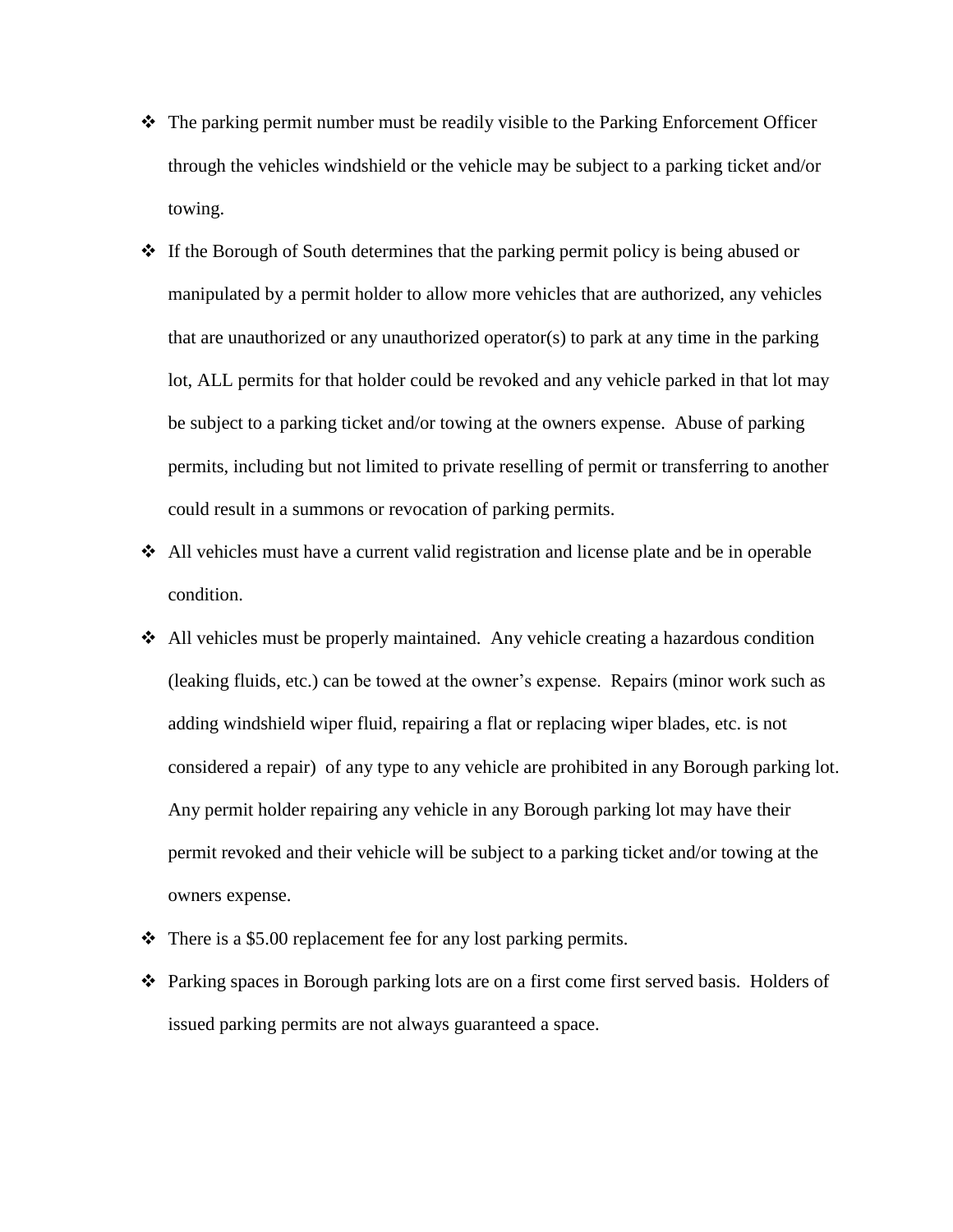Parking Permits are the property of the South River. If you no longer need or your parking permit is cancelled or revoked, it must be returned to the South River immediately. If your permit is not returned you will be charged \$15.00 per month plus a \$5.00 per month late fee and your vehicle will be subject to a parking ticket and/or towing at the owners expense until it is returned.

This application must be completely filled out and mailed or dropped off along with a check, cash or money order(make sure you take your receipt) for \$15.00 per permit requested to: **CFO**, Borough of South River, 48 Washington Street, South River, NJ 08882

| <b>Business or Owner Information:</b>                                                      |  |
|--------------------------------------------------------------------------------------------|--|
|                                                                                            |  |
|                                                                                            |  |
|                                                                                            |  |
|                                                                                            |  |
|                                                                                            |  |
|                                                                                            |  |
|                                                                                            |  |
| I have read, understand and agree to abide by the policies, terms, rules and regulation of |  |

the Borough of South River Parking.

Applicant's Signature\_\_\_\_\_\_\_\_\_\_\_\_\_\_\_\_\_\_\_\_\_\_\_\_\_\_\_\_\_\_\_\_\_\_\_\_\_\_\_\_\_\_\_\_\_\_\_\_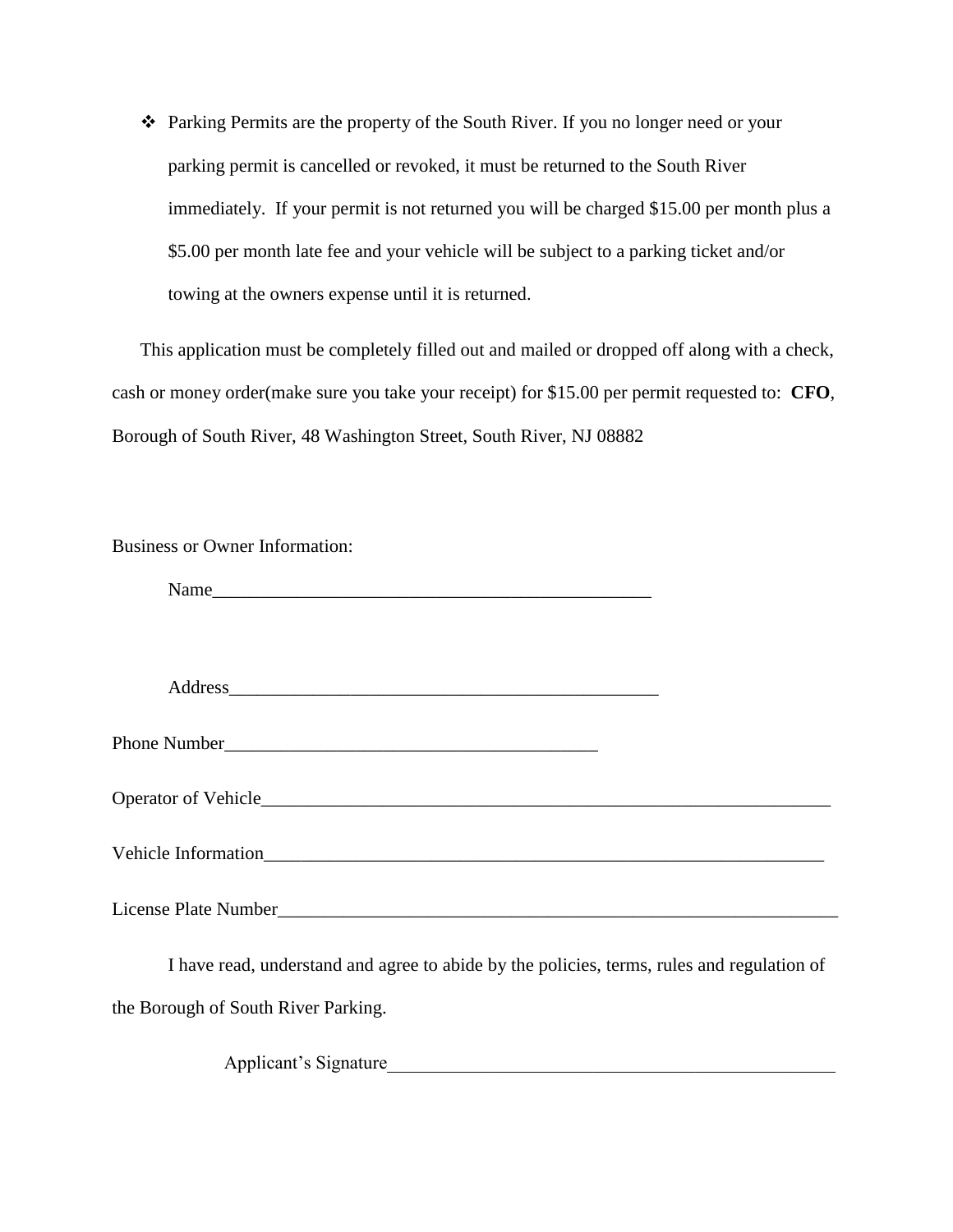# FOR OFFICIAL USE ONLY

Date Received: \_\_\_\_\_\_\_\_\_\_\_\_\_\_\_\_\_\_\_\_

Date Inactivated: \_\_\_\_\_\_\_\_\_\_\_\_\_\_\_\_\_\_\_\_\_\_\_\_\_\_\_

Date Mailed Out: \_\_\_\_\_\_\_\_\_\_\_\_\_\_\_\_\_\_

Date Deleted: \_\_\_\_\_\_\_\_\_\_\_\_\_\_\_\_\_\_\_\_\_\_\_\_\_\_\_\_\_\_

Date Processed: \_\_\_\_\_\_\_\_\_\_\_\_\_\_\_\_\_\_\_

Borough Authorized Signature: \_\_\_\_\_\_\_\_\_\_\_\_\_\_\_\_\_\_\_\_\_\_\_\_\_\_\_\_\_\_